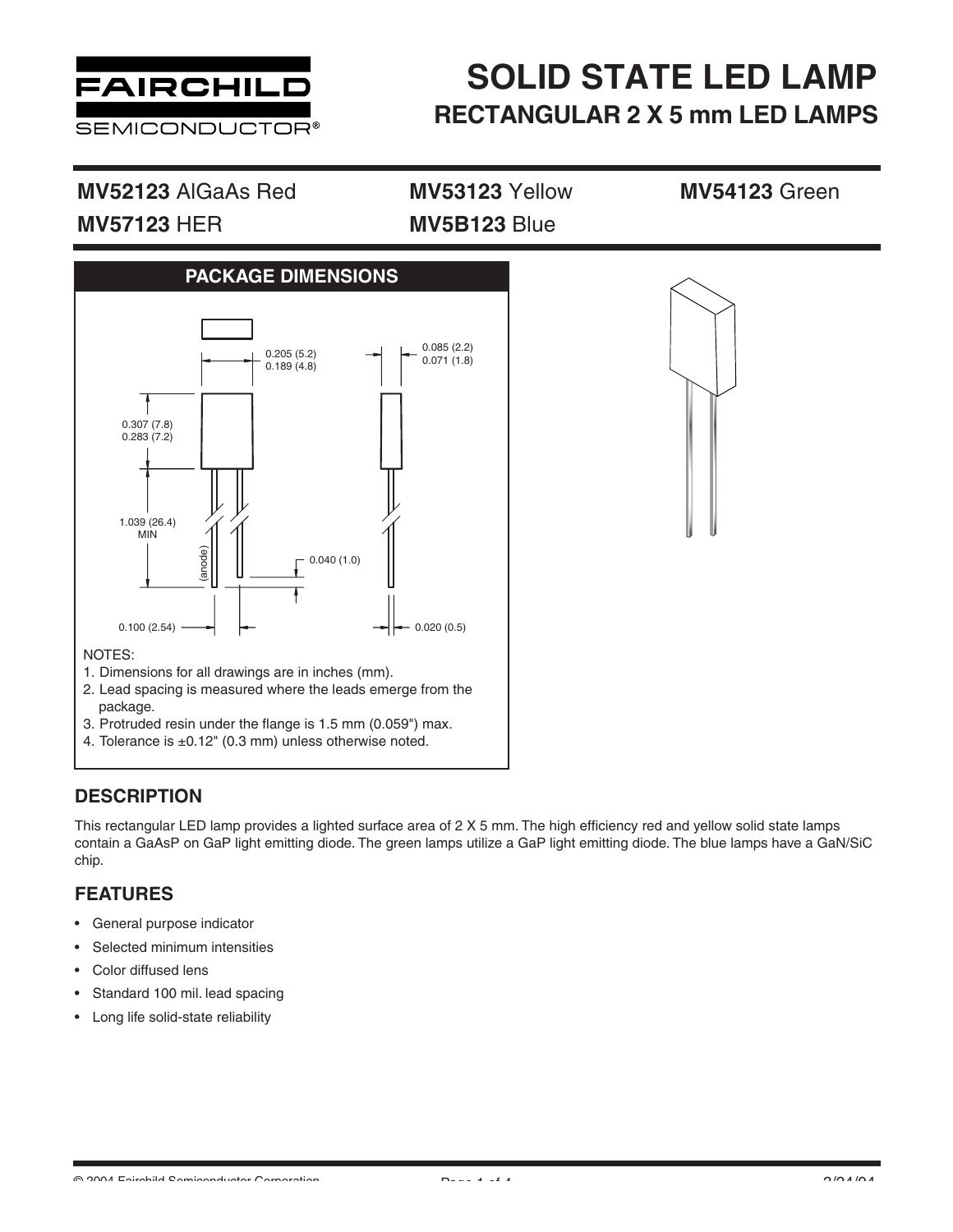

**MV52123** AlGaAs Red **MV53123** Yellow **MV54123** Green

**MV57123** HER **MV5B123** Blue

| <b>ABSOLUTE MAXIMUM RATINGS</b> ( $T_A = 25^\circ$ C unless otherwise specified) |                               |                       |                         |                          |                              |              |  |  |  |  |
|----------------------------------------------------------------------------------|-------------------------------|-----------------------|-------------------------|--------------------------|------------------------------|--------------|--|--|--|--|
| <b>Parameter</b>                                                                 | <b>BLUE</b><br><b>MV5B123</b> | <b>HER</b><br>MV57123 | <b>GREEN</b><br>MV54123 | <b>YELLOW</b><br>MV53123 | <b>AIGaAs RED</b><br>MV52123 | <b>Units</b> |  |  |  |  |
| Continuous Forward Current - $I_F$                                               | 30                            | 30                    | 30                      | 25                       | 30                           | mA           |  |  |  |  |
| Peak Forward Current - $I_F$<br>$(f = 1.0$ KHz, Duty Factor = $1/10$ )           | 100                           | 150                   | 150                     | 150                      | 150                          | mA           |  |  |  |  |
| Reverse Voltage - $V_B$ ( $I_B$ = 10 $\mu$ A)                                    | 10                            | 5                     | 5                       | 5                        | 5                            | V            |  |  |  |  |
| Power Dissipation - $P_D$                                                        | 115                           | 100                   | 100                     | 100                      | 100                          | mW           |  |  |  |  |
| Operating Temperature - T <sub>OPR</sub>                                         | $-40$ to $+100$               |                       |                         |                          |                              |              |  |  |  |  |
| Storage Temperature - T <sub>STG</sub>                                           | $-40$ to $+100$               |                       |                         |                          |                              |              |  |  |  |  |
| Lead Soldering Time - T <sub>SOL</sub>                                           | $260$ for 5 sec               |                       |                         |                          |                              |              |  |  |  |  |

| ELECTRICAL / OPTICAL CHARACTERISTICS $(T_A = 25^{\circ}C)$ |                               |                       |                         |                                 |                                     |                  |  |  |  |  |
|------------------------------------------------------------|-------------------------------|-----------------------|-------------------------|---------------------------------|-------------------------------------|------------------|--|--|--|--|
| <b>Part Number</b>                                         | <b>MV5B123</b><br><b>BLUE</b> | MV57123<br><b>HER</b> | MV54123<br><b>GREEN</b> | <b>MV5B123</b><br><b>YELLOW</b> | <b>MV5B123</b><br><b>AIGaAs RED</b> | <b>Condition</b> |  |  |  |  |
| Luminous Intensity (mcd)                                   |                               |                       |                         |                                 |                                     |                  |  |  |  |  |
| <b>Minimum</b>                                             | 2.0                           | 1.0                   | 1.0                     | 1.0                             | 1.5                                 | $I_F = 20mA$     |  |  |  |  |
| <b>Typical</b>                                             | 6.0                           | 4.0                   | 4.0                     | 4.0                             | 5.0                                 |                  |  |  |  |  |
| Forward Voltage (V)                                        |                               |                       |                         |                                 |                                     |                  |  |  |  |  |
| Maximum                                                    | 4.5                           | 3.0                   | 3.0                     | 3.0                             | 2.4                                 | $I_F = 20mA$     |  |  |  |  |
| <b>Typical</b>                                             | 3.8                           | 2.0                   | 2.2                     | 2.1                             | 1.7                                 |                  |  |  |  |  |
| Peak Wavelength (nm)                                       | 430                           | 635                   | 565                     | 585                             | 660                                 | $I_F = 20mA$     |  |  |  |  |
| Spectral Line Half Width (nm)                              | 65                            | 35                    | 30                      | 45                              | 40                                  | $I_F = 20mA$     |  |  |  |  |
| Viewing Angle (°)                                          | 100                           | 100                   | 100                     | 100                             | 100                                 | $I_F = 20mA$     |  |  |  |  |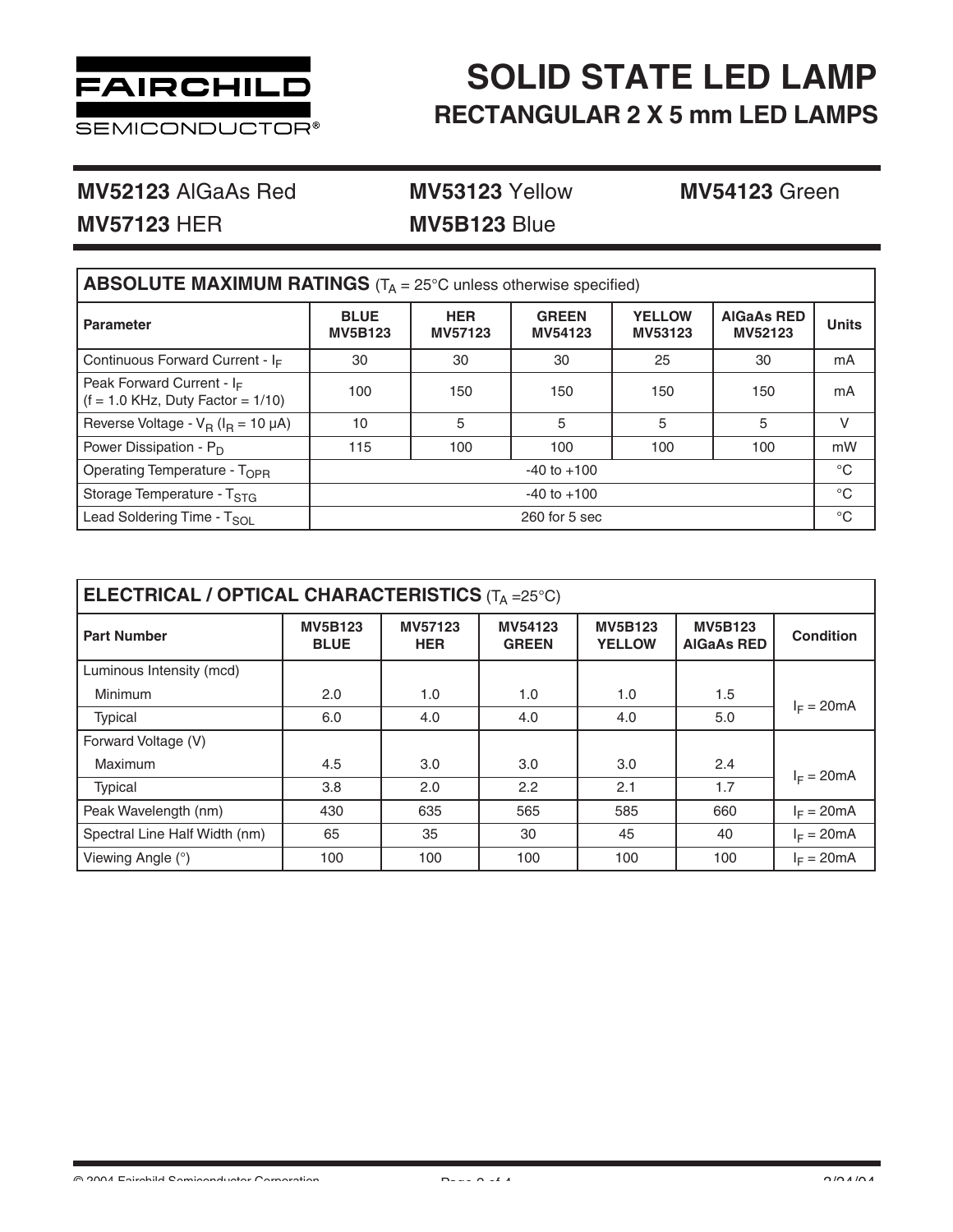

**MV52123** AlGaAs Red **MV53123** Yellow **MV54123** Green **MV57123** HER **MV5B123** Blue

## **TYPICAL PERFORMANCE CURVES**

**Fig. 1 Forward Current vs. Forward Voltage**



IF - DC FORWARD CURRENT (mA) RELATIVE LUMNOUS INTENSITY (NORMALIZED AT 20 mA) **DC Forward Current** 2.5 2.0 1.5 1.0 0.5 0.0 0 5 10 15 20 25 30 HER<br>YELLOW GREEN BLUE AlGaAs RED

**Fig. 2 Relative Luminous Intensity vs.** 











 $\bigcirc$  2004 Fairchild Comiconductor Corporation  $P = 2.24$